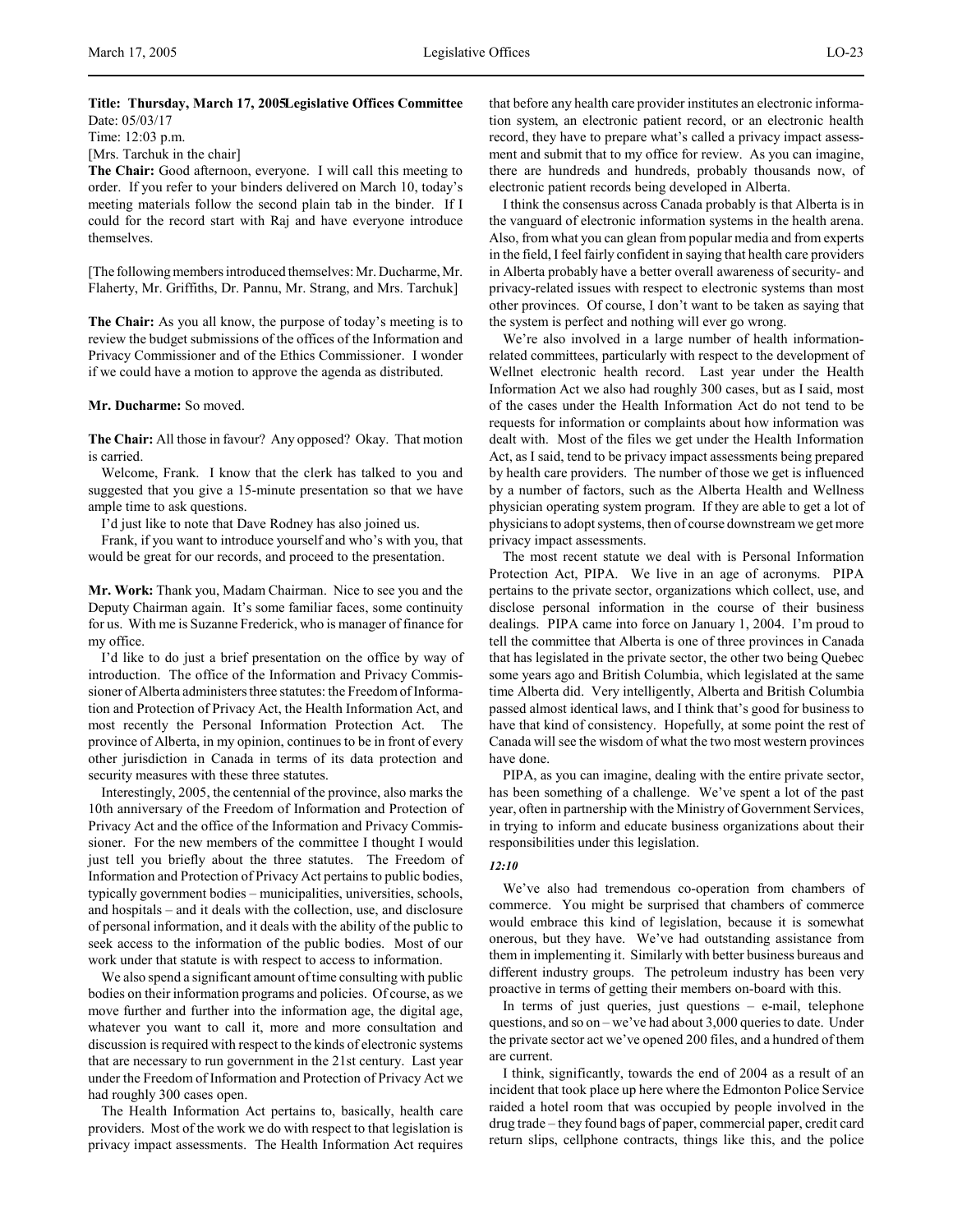determined that this paper was going to be used to commit fraud and different kinds of identity theft in furtherance of drug trade operations – we've now become pretty close partners with the police services in Calgary and Edmonton, and we're making overtures with other police services.

The reason for it is that the police have criminal law that allows them to deal with people who commit fraud and identity theft, but we have a law, the Personal Information Protection Act, which allows us to deal with businesses which make this kind of fodder for fraud and identity theft. So while it wasn't in our initial plans, we have now made this pursuit of fraud and identity theft issues a major part of our work, as I said, in partnership with the police. Shortly after the new year we issued three investigation reports on the paper that was found in the hands of those people who had been charged with the drug-related offences.

Just a short word on process. All of these acts have their own processes for how complaints and problems are dealt with. All of them propose in the first instance that the dispute or the investigation be dealt with by mediation, and I'm pleased to tell you that in 88 per cent of the cases the mediation is successful in resolving the matter. That means that in 12 per cent of the cases the matter goes on for an inquiry or some more formal disposition. Mediation, of course, is a somewhat intensive exercise. It does take time, but clearly it is more valuable, probably, in the long run, a more valuable payoff than having to go the full formal legal route. At the same time, the fact that there are legal remedies can't be overlooked, and it is important to get the attention of bodies that have to comply with the legislation.

You have our budget materials, I believe. You'll see that we are looking for a 6 per cent increase. Given the relatively small size of our budget, most of this increase is attributable to one new full-time equivalent in the private sector area. As is our custom, we err on the side of caution when staffing. We try not to hire people we don't need. We try not to build in redundancies. I suppose the good way to look at it is that we have been so successful in implementing the private sector act that we do need another person in that office, and that's before you.

There is a small amount in this budget for a one-time payment we would like to make to the University of Alberta to enable them to complete their core curriculum for what's called the IAAP program, information and privacy management program, and we gave the committee some materials on this.

I wanted specifically to give the committee these materials, Madam Chairman, because this program, which is run by the U of A, Faculty of Extension – it's a remote learning program – is absolutely something Alberta should really be proud of. It is the preeminent program of its kind in Canada. The University of Alberta is forming partnerships with several other Canadian universities, one in Manitoba, one in Ontario, and they're talking to a French language university in Quebec. The University of Alberta has gotten the support of the federal access to information commissioner for this program. It's something that people in this province saw a need for, saw an opportunity. They jumped on it, and I think, as I said, it's something that we can all be very proud of.

That's about 15 minutes, Madam Chairman. I can wander on, or if there are questions or comments  $- \Gamma$ 'm in your hands.

**The Chair:** We can probably move on to questions. Ivan.

**Mr. Strang:** Thanks, Madam Chairman. Mr. Work, I guess the one thing I wanted to understand a little better: as I was perusing your information to us, you've got information on education. I'm just wondering, especially on this business of privacy and that, how are we working on especially the aspect of health information? Are we moving along? Because, you know, that's one of our biggest problems, trying to bring the health budget line in. Are we getting good acceptance from a lot of the doctors in the rural areas and that to get involved in having this type of information online so that we can provide better service as well as looking after the patients? I guess that's my number one concern.

Following up on that one, on the Wellnet, I guess everybody looks at that as something that's going to be great for us, so maybe you can give me an update on that because I just wonder on that Wellnet scenario.

**Mr. Work:** Absolutely. With respect to the take-up by individual health care providers, it's picked up significantly in recent years. Now, I don't have numbers, but I think the use of information systems in doctors' offices, for example, has been particularly appealing in rural areas due to the fact that, as everyone knows, we have a shortage of physicians in rural areas. So they're usually pretty astute at finding anything that can make their practice more efficient and more effective. Without having the actual numbers from the POSP, the physician operating system program, my sense is that the take-up from rural health care providers has been good.

One example comes to mind. In Airdrie, which is not wholly rural anymore, there was a clinic that moved into the electronic system. Their offices, unfortunately, were broken into, and some desktop computers were taken. As a result of having embarked on this program and done their privacy impact assessment and implemented the security measures, there was no health information on the computers that were stolen. It had all been backed up to a server as it should have been. A small story, but one of those ones that you're really happy about because it doesn't make the media because there was no spill. No one was harmed by that.

With respect to the bigger picture, the Wellnet concept has been around for quite awhile. It's undergone kind of an interesting evolution. I remember when I first started in this area, the grand view for things like Wellnet was we'd have the ultimate electronic health record. The example always was: if you got hit by a bus in Ottawa, just like that your health information could be available. Very, very expensive propositions, as you can imagine.

#### *12:20*

I think what has happened in the past six or seven years is a lot of these grand designs have been scaled back to more workable kinds of projects. So what you see now instead of the big, grand silver bullet of health information systems is a lot of very effective, very clean small systems like in ICU units or emergency rooms or neonatal care units, where they develop a very nice, tight system that serves the needs of that particular health care provider.

I suppose the biggest one, the one that Alberta Health and Wellness is rolling out now, is PIN, the pharmaceutical information network. My sense is that that is going quite well. It's going to provide a tremendous opportunity for health care providers and pharmacists to make sure that people are not improperly prescribed, that they don't face adverse reactions to drugs, and I think it will be helpful in terms of catching people who abuse the system and double-doctor in order to get prescriptions and so on.

I don't want to paint too rosy a picture of it. With all these little systems developing, someone compared it to an arena full of spaghetti, you know, wires everywhere kind of thing. At some point there will be issues of interoperability – do these systems talk to each other? – and so on. But I think the fact that it's been scaled back to realistic, useful components is probably the most positive development.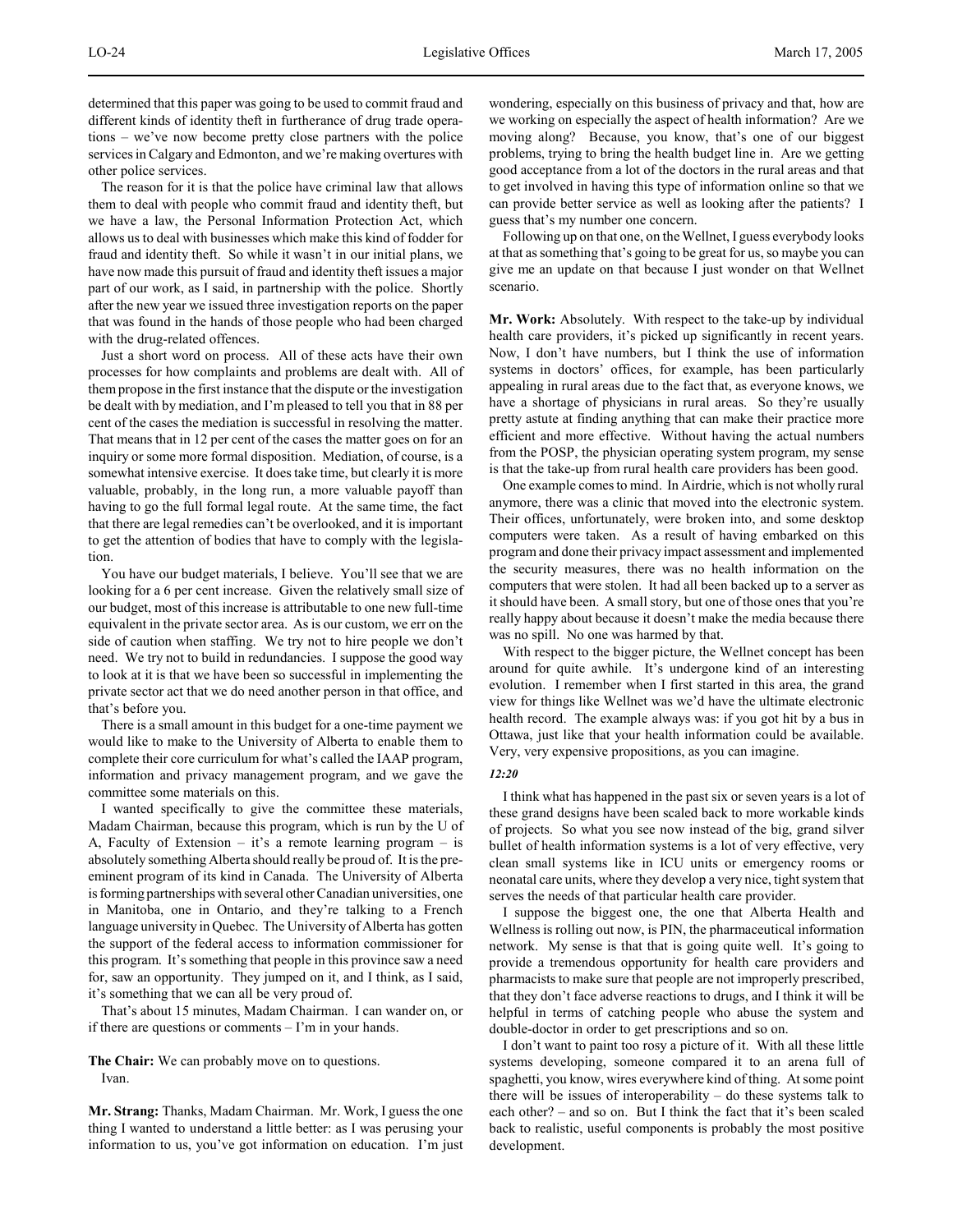**The Chair:** I had Denis on the speakers' list next, but it appears he's had to leave. Are there any other questions?

**Mr. Flaherty:** Could I just ask a question of Mr. Work?

**The Chair:** Sure.

**Mr. Flaherty:** I was just wondering: am I reading this correctly? The Personal Information Protection Act: that was in 2004 that you initiated that?

**Mr. Work:** Yes, sir.

**Mr. Flaherty:** I have to confess that I haven't read over your material like I should have in preparation for the meeting. But could you tell me what you do when you launch something like this in terms of evaluation? For example, how do you know once you've launched something like this act that it's really doing the job you want, other than telling us that it's in place and throwing out all these statistics? In other words, in organizations that I've been in, for example, through education, social services, and health, usually you look at an evaluation. Maybe it's too quick on this, a year later. But do you have a system where you evaluate to ascertain that these acts are doing the job for the citizens of Alberta that you think they're doing?

**Mr. Work:** In terms of formal measurement, no. Once, a few years ago, we commissioned a public opinion poll to try to measure popular awareness of these issues.

**Mr. Flaherty:** I'm thinking, for example, of the families of some of these people. You wouldn't necessarily go directly to some of the older people that couldn't handle it. Wouldn't it be significant others that use the service or are protected by it, like for their grandparents and that kind of thing that are under care?

**Mr. Work:** No, we haven't done that. We do have a lot of contact, group by group, with stakeholders. I've done a number of sessions with extended care facilities and nursing homes.

**Mr. Flaherty:** Would you consider doing it, sir? Would you consider looking at that as a mechanism to look and see how things are going relative to something you implement?

### **Mr. Work:** Yes.

**Mr. Flaherty:** What I'm getting at is: first of all, you're providing a very valuable service by this act, I'm sure. But, again, we put a lot of money into these things, sir. I'm wondering if we can sometimes go out and ask the client population or the significant others who are using it how they're doing with it and feedback in terms of if it's working and give us some insight into that. I'd find that as a new person here very valuable. I just throw that out to you.

**Mr. Work:** Yeah. It's a good suggestion. So that would be, like, talking to people who've had contact with our office?

**Mr. Flaherty:** Well, you might not even want to talk with them. You might want to develop an instrument.

**Mr. Work:** Sort of a satisfaction . . .

**Mr. Flaherty:** Well, I'm not sophisticated in research. Maybe Dr. Pannu knows more about that than I do. He's a professor. But I think, for example – let me just give you some feedback, or maybe I'm taking too much time, Madam Chair. For example, the orientation we had for MLAs. We just evaluated it yesterday. I think it was six questions. I thought it was very valuable to give that feedback. I guess they're trying to ascertain if the service is doing the job. Can it be improved? What changes would you make?

I think it behooves us when we spend public money to go out and ascertain how some of this is. I don't expect that done every year, but I think there should be a system to evaluate how we're doing in terms of the things we're trying to do. I certainly think these are good things you are doing, sir – I want to emphasize that – but I think we should have some way of looking at how well they are doing and if there should be some changes. It seems to me that in all the dollars we spend in this government, we should be looking at what bang for the dollar we're getting, how we can change, how we can evaluate it, how we can make a difference.

Thank you very much.

**Mr. Work:** Thank you.

**The Chair:** Ivan.

**Mr. Strang:** Thanks, Madam Chairman. Mr. Work, just another one on your budget. I guess what I'm wondering about is if you can sort of give me an explanation: on your 2003-04 you sort of guesstimated on your budget that you were going to be \$386,500 for your contract services. Your actual in 2004-05 was only \$200,000, but you were at \$255,000. Then I notice that in your out-years, in 2005-06, '07, and '08 you've got quite an increase there. Can you maybe explain why we're moving out on that, other than going with the private information for industry?

**Mr. Work:** Yeah. That's certainly the budget item that merits some explanation, Mr. Strang. I guess my explanation would start with the fact that under all three of these statutes our office is largely reactive. It's not as if we can plan our activities to a T. I mean, we know to some extent, but the amount of work we do is influenced by the number of complaints we get, the number of requests we get, the number of privacy impact assessments we get, or when I issue orders, the number of times my orders are taken to court for judicial review. So for all of those, as I said, we try not to overstaff, but we have to anticipate that some years we're going to be busier with some of these variables than others. That's primarily what that money is used for.

I'll give you an example with judicial reviews. A judicial review is under all of the laws. When I issue an order, if one of the parties is not satisfied with the order, they can take me to Court of Queen's Bench, and they will review what's happened. As you can imagine, that involves lawyers, and as you can imagine, that becomes expensive. We spent \$26,400 on judicial reviews in the '04-05 year. The previous year, the '03-04 year, we spent \$81,000 on judicial reviews. That's just something that we are not able to predict.

Similarly with privacy impact assessments. We understand, for example, from Alberta Health and Wellness that they're going to put a bit of a push on. We thought it would happen this budget year, but obviously now it's going to have to happen in the next budget year. They're going to put a bit of a push on, and that could wind up with 200 to 300 additional privacy impact assessments for us to review in short order. In those cases we want to use contract services to deal with the load. So that's the explanation for that item.

I would just also point out that there is before you in the Assembly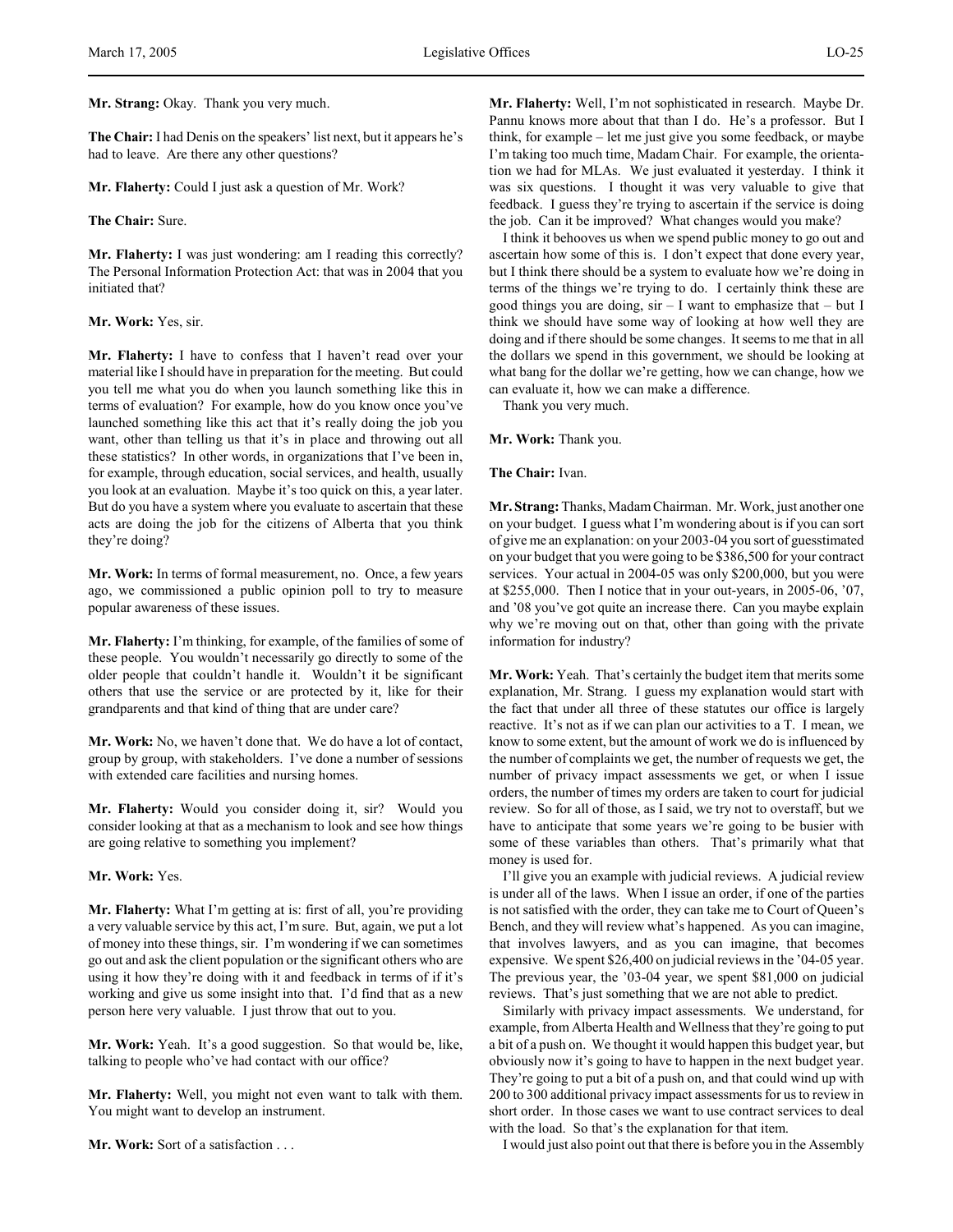Bill 8, which will have the effect of increasing the number of organizations that are subject to the private sector act. Again, it's hard to predict how that will play out in terms of actual workload, but I would like the ability to hire people on contract if that additional constituency generates a lot of work, as opposed to hiring fulltime staff. I still need the one full-time staff that I'm asking for for private sector, but I'd like the flexibility to use contract people. In fact, we have a contract person in the private-sector area right now. Does that . . .

## *12:30*

**Mr. Strang:** Yeah, that answered it. I appreciate the answer because, you know, I mean, what we want to do is make sure we do due diligence. When you have those spikes, it's nice to have the contract. I was just wondering why the ups and downs, but I realize that with going into the private sector, it's an unknown. So I appreciate that.

Thank you.

**Mr. Work:** Yeah. Very, very much so an unknown.

**The Chair:** I've just got one more question, and that's coming from Raj.

**Dr. Pannu:** Commissioner, in your introductory letter you draw attention to a surplus of \$267,000 from last year. That, I suppose, one could understand as the result of due diligence on your part to spend every dollar, you know, carefully. But would you explain how it happened? Was it because your budget last year was too generous or you saved money somewhere where you expected to spend it? Let me add to it that clearly the pace of work in your office and the demands on the resources of your office fluctuate in a way which is not entirely predictable. You call it the reactive mode. As a result, you have to react to things.

One of those reactive activities that we threw at you last year had to do with the impact of the USA PATRIOT Act on the privacy issues related to health and others, and I would like some update, a response on that as well, as part of the answer.

**Mr. Work:** Okay. Maybe I'll deal with the last one first. With respect to the PATRIOT Act, the background to that is that my colleague in British Columbia did a very extensive review of the implications of the PATRIOT Act for what is commonly referred to as outsourcing by government of contracts, pertaining to information in this case.

What we have done in Alberta is that I was of the view that the work that was done in B.C. on the PATRIOT Act, the implications, was pretty good. In fact, it was better than pretty good; it was excellent. The commissioner there got a lot of great submissions from a lot of groups in Canada and the United States, and my feeling was that if I tried to duplicate that in Alberta, those people had been used up, I guess, for want of a better word, in B.C. If I had done the same exercise here, I probably wouldn't have gotten the same number or quality of submissions he did.

What we are doing in Alberta is that we're going the next step from that. We're taking those PATRIOT Act findings – some of them are controversial, and some of them are opinion, and some of them are factual – and the implications that were found in the British Columbia report and actually analyzing what's happening in Alberta in terms of outsourcing. We're doing that in conjunction with the Ministry of Government Services.

I guess you could characterize it as maybe an inventory of outsourcing in Alberta. As part of that we will be looking to see

what the exposure is, whether the amount of information is actually moving outside of Alberta, the kinds of contractual provisions that are in place to protect it, the kinds of relationships that public bodies and private organizations in Alberta have with outsourcers. Coming out of that, we will be making some recommendations to the Legislative Assembly.

So that's the PATRIOT Act.

**Dr. Pannu:** Just on that, when could we expect in the Assembly to have your report?

**Mr. Work:** The way it was done initially was that there was a questionnaire, a survey sent out to everyone that we and the government thought would be doing outsourcing, and we asked them for a lot of information about their outsourcing practices. My understanding is that those have been sent out and that the results are still coming in. So my guess would be that it's going to be probably a few more weeks before all those results are in and then probably a couple of months to analyze them – and that's a guess – so I'm thinking end of May, June at the earliest.

On the  $$267,000 - 1$  got Suzanne to do the math for me – that represents 6.5 per cent of our budget that was not spent, I suppose. You had some specific things in that question, which I've now forgotten.

**Dr. Pannu:** I'm saying: explain it. You know, did you get too much from us last time? So were we too generous?

**Mr. Work:** Well, if for example we had had a bad year in terms of judicial review as we did the year before, we would have spent another \$60,000 on legal fees for judicial reviews. Thankfully, that didn't materialize. Maybe I'm writing better orders, or maybe the people are going away more content with the orders I write. They're not taking us to court.

The other thing was that I did anticipate more caseload for us with respect to the private sector. I got our private sector people to graph it out for me. I don't know if you can see this, but over the year the number of cases, as one might have anticipated in private sector, started out very slow, and by the end of the year was way up there. I had, kind of, anticipated more of this heavy activity towards the middle of the year, in which case we may have needed that money to do either the additional education or hire people to do additional mediation and investigation work. Since that load came towards the end of the year, it didn't materialize.

Well, it's going to hit now, basically. The bottom line is that we had this large lump of cases at the end of '04, they'll be working through the system now, and they're starting to appear for either inquiries or other resolution about this time. So that fact, that bulge in the workload, will now come towards us in '05 rather than late '04. If it had come in '04, I would have used more of that \$267,000 then. I think that's probably the best answer I can give you, Dr. Pannu.

As I said, we do have a backlog of orders under the FOIP Act that we're trying to clear away. We had some trouble finding the people we needed, and we decided to use some contract people to help write those orders, but we had some difficulty finding the people we wanted to do it in '04. A result of a busy economy, I guess: it's a little harder to find people to do contract work. We now have about three different lawyers that have started working since the beginning of '05 on clearing this backlog. Again, I could have used that money in '04 to work on the backlog of orders if I had been able to find the people. As it is, I've found the people now, and they're working on it in '05 instead of '04.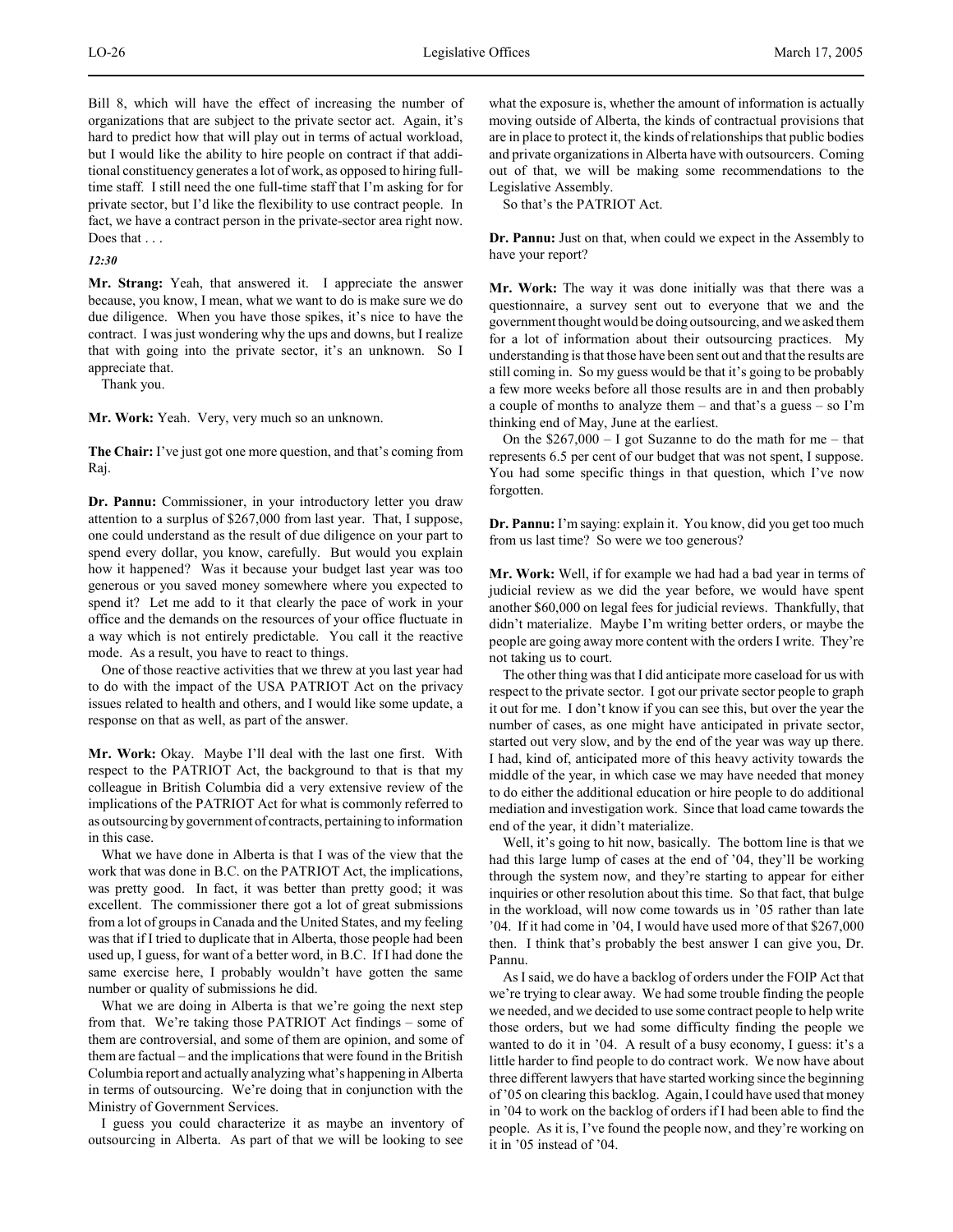**Dr. Pannu:** There's a time constraint, but one, just small follow-up if you'll allow.

# **The Chair:** Sure.

**Dr. Pannu:** Timing of the backlog would be a perennial problem in an office like yours where you don't determine the timing at which a case may come, complaint may come, request may come.

### **Mr. Work:** That's true.

**Dr. Pannu:** Was the backlog in this year ending now abnormally different from previous years? I'm still trying to get a handle on this surplus, you know.

**Mr. Work:** It actually was. Interestingly enough, we thought that over time – and as I said, this is a 10th anniversary of this law – it would start to get easier, that people would become accustomed to the rules and when you have to disclose documents and when you don't. Somewhat to my surprise we are actually finding some of the cases now are more difficult and the issues are more complex. Sometimes even under FOIP the volume of paper that's being sought is massive, and that requires much more time for mediation. It also means that if that comes to an inquiry, the issues that are argued in the inquiry become that much more numerous and complex as well. So somewhat to my surprise, yes, the issues have become more difficult, and the number of requests for orders has gone up in '04. I don't know what to attribute that to exactly. I guess, if it happens again in '05, then we will try to analyze that. It may be just a coincidence that '04 was a heavy year for that.

*12:40*

**Dr. Pannu:** Thank you very much. It would have been helpful to just put this information in for us to look at. You know, then we would save your time and our time.

Thank you.

**The Chair:** All right. Thank you very much, Frank and Suzanne, for your presentation and answering questions.

At this point I would like to ask that Don Hamilton, our Ethics Commissioner, come forward. I see that Karen South is with him. You can proceed with your presentation.

**Mr. Hamilton:** Well, Madam Chairman, it's nice to be back here and have a nice lunch. The last time it was Christmas time.

Karen and I have a very good working partnership. When we are faced with a decision, neither one of us tries to have the answer. We discuss it, we have an open, frank communication, and we come to a decision. So our office has a team.

I am sure that you all have pored over the document that we prepared for you. I'm just assuming that, but I will just point out a few highlights, just in case you missed them.

Alberta will be hosting the annual meeting of the Canadian Conflict of Interest Network, which is known as CCOIN, in Edmonton on the dates of September 9 and 10. We were in Halifax at this one last year, but since then we have now invited Dr. Shapiro, who is the new commissioner in Ottawa, and Jean Fournier, the Senate Ethics Officer, so they will be here with us in the fall.

The office of the Ethics Commissioner has a very small budget. Within the funds granted for our office and with our limited human resources, we have achieved the timely provision of advice to members and senior officials, in most cases within 24 hours. One investigation was conducted in '04 and '05. No outside legal counsel other than through our contract for services with the office

of the Information and Privacy Commissioner was retained relating to that investigation.

In my first year I have done 11 speaking engagements up to December '04. The commissioner spoke to groups such as the School at the Leg., and if you haven't done that, you should do it. It's lots of fun; the kids and the teachers are great. All members and senior officials are required to meet with the commissioner each year, and those meetings are an excellent opportunity for individuals to provide us with their thoughts and suggestions for improvements or new strategies to meet our objectives.

Just as an aside, we have been dealing with the newly elected people, and they had lots of trouble filling out the forms. Yesterday was the deadline, and one person in this room was the last one to get his stuff in. I won't use his name because Jack wouldn't like that. But they're all in.

**Mr. Flaherty:** It was a very difficult day for me, so I'm glad you're not using my name. But I'm going to come over see you and get the football pads on again.

**Mr. Hamilton:** Both the Ethics Commissioner and the senior administrator attended the annual meeting of the Canadian Conflict of Interest Network, CCOIN, in Halifax in September. These meetings provide an excellent opportunity for confidential exchanges amongst the commissioners and administrators.

The Ethics Commissioner attended the annual meeting of the Council on Governmental Ethics Laws, COGEL, in San Francisco, and I was on two panels.

The senior administrator has also remained active in the Ethics Practitioners' Association of Canada and concluded her two-year term on the board of directors in October of 2003. Along with the staff from the Sheldon M. Chumir Foundation for Ethics and Leadership she organized two half-day workshops in Calgary and Edmonton. They were a great success and well attended.

I just have one last thing. We took note of the comments of the committee members in 2004 and their direction to look more closely at actual expenditures and to budget accordingly. We have attempted to do this in our submission today, and we are asking you for less money than we had last year.

**The Chair:** This is where everybody gasps.

Okay. Thank you very much. Ivan.

**Mr. Strang:** Thanks, Madam Chairman. Mr. Hamilton, I guess the first question is on your technology services. You budgeted \$9,000, but you only used \$1,500. You didn't use \$7,500. So are you upgrading in the out-years?

And then, again, I would be remiss if I didn't ask this question. You were talking about hosting, and I see you covered it in your opening remarks. I was just wondering – with you going with \$7,600, I thought: boy, I hope we get invited there to help you on that.

Then I was wondering: on the bottom line there with materials and supplies next year you estimated another eight grand up, and you're even over and above the amount of money that you spent in 2004- 05, yet you had a higher budget. So I'm just wondering what the correlation there on that was.

**Ms South:** We budgeted the \$9,000 last year for the technology services because we expected to be charged for SuperNet, and we were not. We have been told that we will be charged for it this year. My understanding is that we can expect \$400 a month for that.